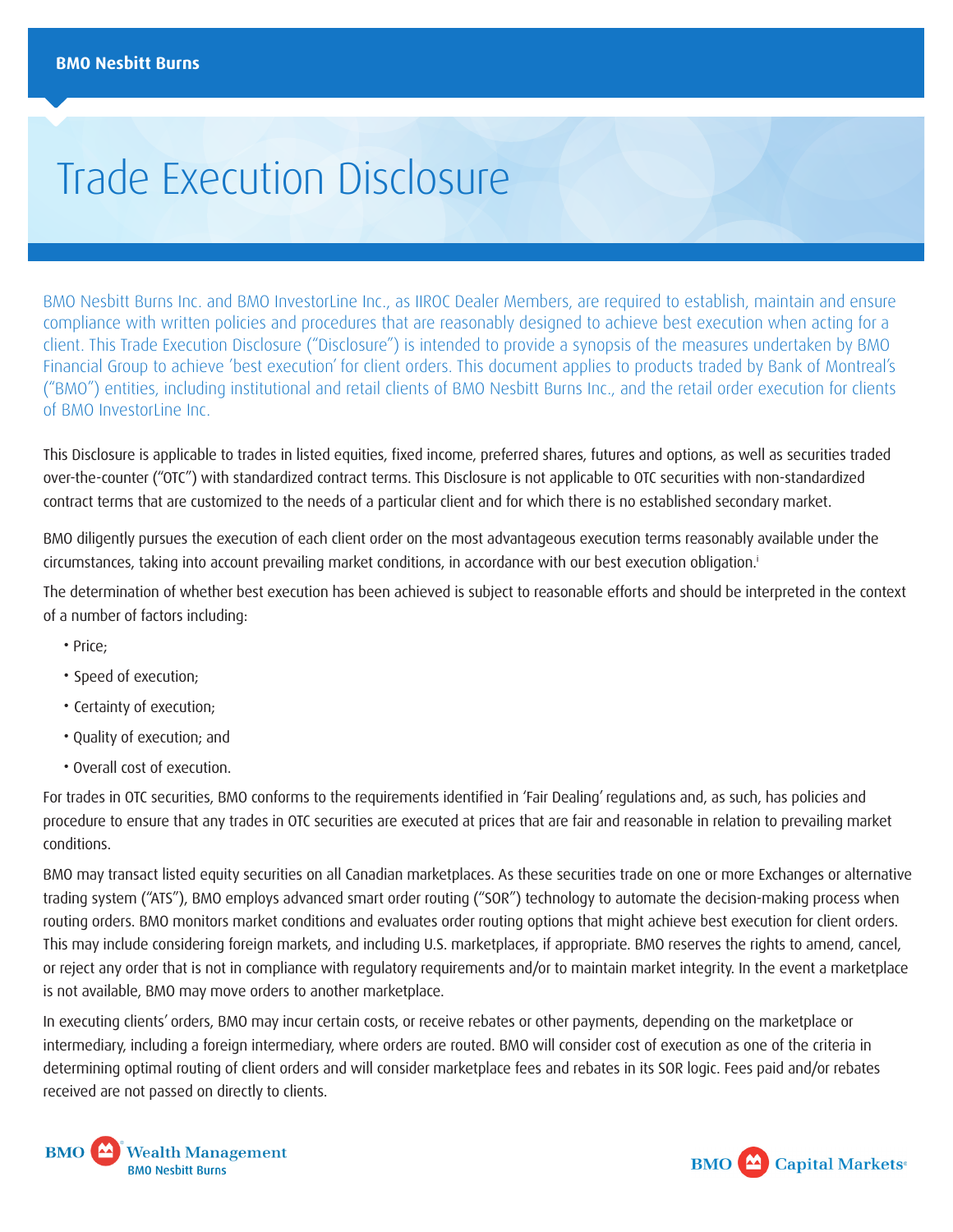<span id="page-1-0"></span>In certain circumstances BMO may provide market data to clients as a service. BMO takes all reasonable measures to ensure that data provided is complete and accurate. However, clients should be aware that in certain circumstances, market data provided to clients may be on a delayed basis or may be incomplete as a result of factors beyond BMO's controls. Clients should be aware that trades based on incomplete or delayed data may not be representative of the market as viewed by the client at the time of order entry.

BMO does not currently have an ownership interest in any equity marketplaces to which orders may be routed. BMO also currently does not have any arrangement with third party intermediaries regarding order routing or execution. In the event an order is routed to an intermediary, it will be subject to the order handling and routing practices of the intermediary. BMO would review the order handling and routing practices of the intermediary to ensure they are reasonably designed to achieve best execution.

The following summary provides important information regarding trade execution for listed equity securities for clients of BMO. Please read carefully and keep a copy for your records.

# **Hours of Operation**

Trading in listed equity securities will take place between the hours of 9:30 a.m. and 4:00 p.m. ET ("Regular Trading Session"), Monday through Friday, not including Canadian statutory holidays. Orders received outside of the Regular Trading Session will be handled as outlined below.

# **Default Marketplace**

For all orders, BMO sets the Default Marketplace based on selected Best Execution criteria. This may be an Exchange or an ATS, as selected by BMO, and may differ from the primary listing Exchange.

# **Handling of Orders**

Orders received for listed equity securities will be handled as follows:

#### **1. Pre-Open**

Orders received prior to the Regular Trading Session will be entered into the pre-open session of the Default Marketplace, which in the pre-open is the primary listing Exchange, and will not be routed to an alternative marketplace unless otherwise requested by the client. Pre-open orders, if tradable, will receive the opening price of the Default Marketplace. Any unfilled portion of an order and passive limit orders<sup>[ii](#page-2-0)</sup> will remain on the Default Marketplace for the Regular Trading Session until the order is filled, changed, or cancelled. Requests to change or cancel orders between 9:28 a.m. and 9:30 a.m. ET will be handled on a best efforts basis.

# **2. Regular Trading Session**

Orders received during the Regular Trading Session will be routed to the marketplace with the best price as determined by our order routers at the time an order is sent to a marketplace for execution. Any unfilled portion of an order and passive limit orders will be booked to the Default Marketplace and will remain there until the order is filled, changed, or cancelled. Day orders may participate in the market-on-close ("MOC") or after hours trading sessions subsequent to the Regular Trading Session if specific criteria are met, and not cancelled by the client. Unfilled day orders will expire at 5:00 p.m. ET on the day of entry.

# **3. Post-Close**

Orders received after the Regular Trading Session will be entered into the pre-open of the Default Marketplace on the next business day unless otherwise requested by the client. Post-close the default marketplace is the primary listing market. Requests to route an order to a marketplace other than the Default Marketplace will be handled on a best efforts basis and will expire at the close of trading of that marketplace on the day of entry.